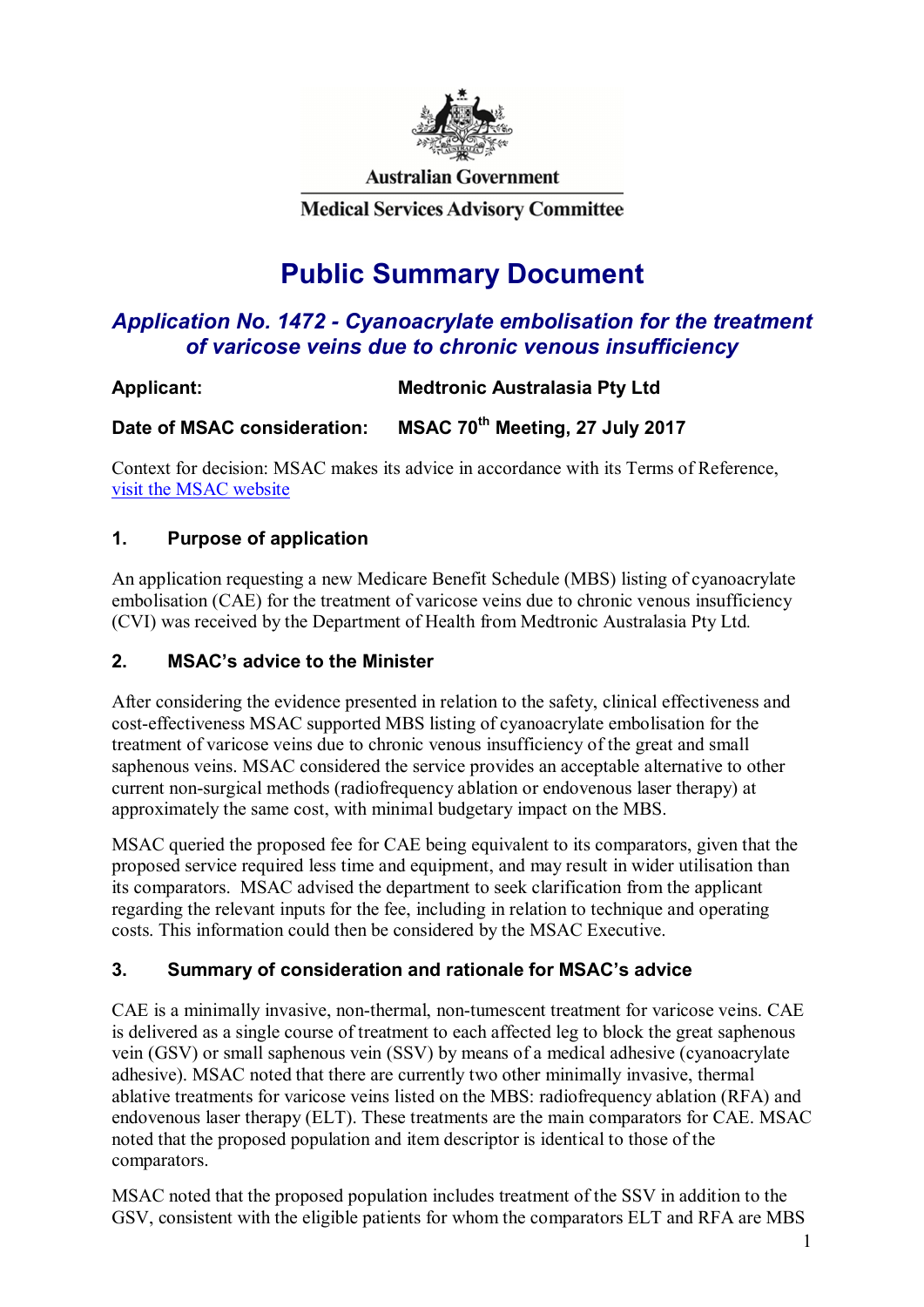listed. MSAC acknowledged that inclusion of treatment of the SSV is likely to be appropriate, noting that TGA approval of this indication has not yet been received for the sponsor's CAE system. MSAC noted that there is currently another CAE system listed on the ARTG which includes treatment of the GSV and SSV.

MSAC noted that the evidence for safety and effectiveness of CAE is based on one randomised controlled trial (RCT) versus RFA ( $n = 222$ , VeCLOSE trial, Morrison N et al 2015), one non-randomised study versus radiofrequency-induced thermal therapy (RFITT: similar to RFA) ( $n = 1,395$  veins, Zierau UT 2016) and one non-randomised study versus ELT ( $n = 310$ , Bozkurt AK & Yilmaz MF 2016), along with 12 supportive single arm observational studies of CAE. MSAC noted that the majority of safety and effectiveness data for CAE was for treatment of the GSV but considered that the representation of SSVs of  $\sim$ 15% in the total body of evidence was reasonable and may reflect clinical practice. MSAC noted ESC's concerns regarding the applicability of the clinical and safety data presented to treatment of the SSV. MSAC considered that safety and effectiveness are unlikely to differ substantially between the GSV and the SSV given that veins are anatomically similar and the mechanism of action is the same.

MSAC noted that comparative safety data for CAE is available up to 24 months with followup of the trial to three years (VeCLOSE study 36 month results as provided in the sponsor's pre-MSAC response). MSAC acknowledged that CAE appears to be non-inferior to RFA and ELT in safety and may offer some advantages over these treatments, particularly for treatment of the SSV given the reports of paraesthesia that have been associated with these thermal, tumescent treatments. MSAC noted that while no long-term safety data for CAE is available beyond three years the use of cyanoacrylate adhesive is well established in other applications such as occlusion of arteries, veins or arteriovenous fistulae. MSAC noted that the low rate of reportable events in the post-market surveillance of CAE also reduces the uncertainty regarding its long-term safety.

MSAC noted that although limited to a single sponsor-funded RCT, the evidence for the comparative efficacy was of reasonable quality and supported non-inferiority of CAE versus RFA with respect to complete closure rates. MSAC considered that the non-randomised studies and observational studies also supported non-inferiority of CAE compared with ELT.

MSAC noted that a cost-minimisation approach was taken in the economic evaluation, and that the proposed fees for CAE are identical to the fees for the comparators RFA and ELT. MSAC noted that CAE does not require the use of machinery with high capital costs, tumescent anaesthesia or compression stockings and questioned whether the same fee is appropriate given the reduced requirements for this method of treating chronic venous insufficiency of the GSV and SSV. MSAC were concerned that an equivalent price for CAE may lead to over-servicing of the item given that there are likely to be advantages to using CAE for patients (such as the non-requirement for tumescent anaesthesia) and higher margins for providers due to reduced capital costs. MSAC requested that the department examine the fee requested and determine the most appropriate fee for the proposed service.

MSAC noted the updated financial impact estimates provided in the pre-MSAC response, which used an assumption of 5% growth and applied the weighted distribution of services across settings as suggested in the critique. MSAC considered that overall, though there may be some growth in the market, costs for CAE would largely be offset by reduced services of items for RFA and ELT and the budget impact of listing CAE on the MBS would be relatively minor.

MSAC was concerned about the substantial out-of-pocket costs associated with both CAE and comparators. MSAC agreed that CAE will need the same multiple service rules and extended Medicare safety net caps as are applicable for RFA and ELT. MSAC acknowledged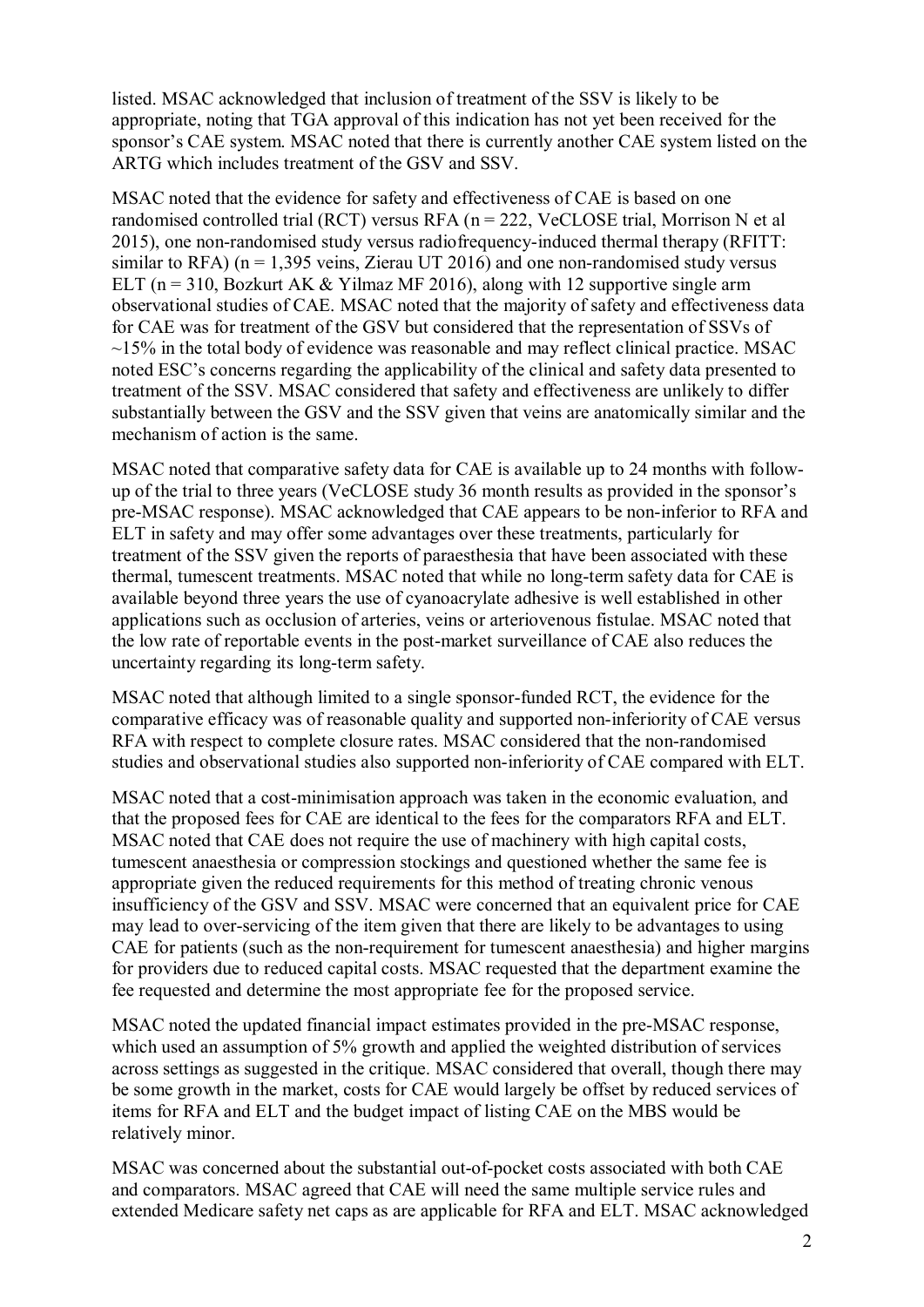the sponsor's comments in the pre-MSAC response regarding the need for funding arrangements for implantable medical technology used to deliver an MBS service for private patients treated outside the hospital setting.

Overall, after considering the strength of the available evidence presented in relation to the safety, clinical effectiveness and cost-effectiveness MSAC supported MBS listing of cyanoacrylate embolisation for the treatment of varicose veins due to chronic venous insufficiency of the great and short saphenous veins.

# **4. Background**

MSAC has not previously considered this application*.* 

# **5. Prerequisites to implementation of any funding advice**

Items on the ARTG that are relevant to the proposed application are shown in Table 1.

| <b>ARTG</b><br>no. | <b>Product</b><br>no. | <b>Product description</b>                                                                                                                                                                                                    | <b>Product category</b>  | <b>Sponsor</b>                                      |
|--------------------|-----------------------|-------------------------------------------------------------------------------------------------------------------------------------------------------------------------------------------------------------------------------|--------------------------|-----------------------------------------------------|
| 194201             | 58708                 | Venous adhesive occlusion system -<br>intended for the permanent, complete,<br>endovascular adhesive closure of the<br>great saphenous vein (GSV) and<br>associated varicosities in the<br>treatment of venous reflux disease | Medical Device Class IIb | Emergo Asia Pacific Pty<br>Ltd T/a Emergo Australia |
| 283020             | 58708                 | Venous adhesive occlusion system -<br>intended for the permanent, complete,<br>endovascular adhesive closure of the<br>great saphenous vein (GSV) and<br>associated varicosities in the<br>treatment of venous reflux disease | Medical Device Class IIb | Diverse Devices Pty Ltd                             |

**Table 1 CAEs listed on the ARTG** 

Source: Therapeutic Goods Administration, accessed 15 December 2016 https://www.tga.gov.au/searching-australianregister-therapeutic-goods-artg

# **6. Proposal for public funding**

The proposed MBS item descriptors are shown in Table 2, the proposed fees are identical to those for RFA (32523, 32526 and ELT (32520, 32522) services.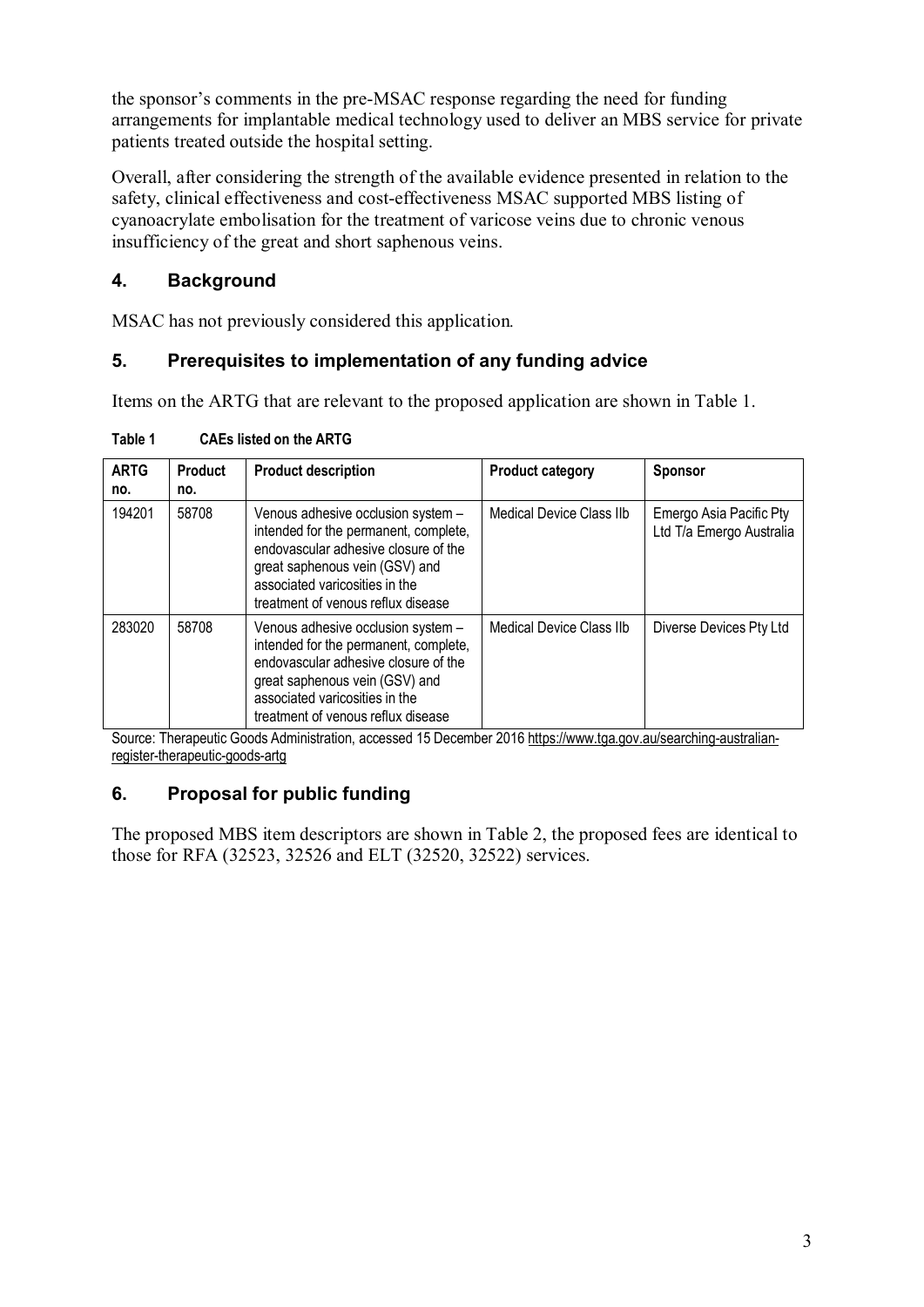#### **Table 2 Proposed MBS item descriptors for CAE**

Category 3– THERAPEUTIC PROCEDURES

Varicose veins, abolition of venous reflux by occlusion of a primary or recurrent great (long) or small (short) saphenous vein of one leg (and major tributaries of saphenous veins as necessary), using cyanoacrylate adhesive , where it is documented by duplex ultrasound that the great or small saphenous vein (whichever is to be treated) demonstrates reflux of 0.5 seconds or longer, including all preparation and immediate clinical aftercare (including excision or injection of either tributaries or incompetent perforating veins, or both) but not including radiofrequency diathermy or radiofrequency ablation, and not provided on the same occasion as a service described in any of items 32500, 32501, 32504 or 32507

Fee: \$533.60

Category 3– THERAPEUTIC PROCEDURES

Varicose veins, abolition of venous reflux by occlusion of a primary or recurrent great (long) and small (short) saphenous vein of one leg (and major tributaries of saphenous veins as necessary), using cyanoacrylate adhesive, where it is documented by duplex ultrasound that the great and small saphenous veins demonstrate reflux of 0.5 seconds or longer, including all preparation and immediate clinical aftercare (including excision or injection of either tributaries or incompetent perforating veins, or both) but not including radiofrequency diathermy or radiofrequency ablation, and not provided on the same occasion as a service described in any of items 32500, 32501, 32504 or 32507 Fee: \$793.30

The patient considered for CAE, RFA or ELT would under normal conditions be referred by a general practitioner to a vascular/general surgeon or phlebologist. In some instances, the general practitioner will be the service provider and referral is not required. A pre-procedural consultation with the treating physician is required. During the pre-procedural consultation, duplex scanning will be performed to confirm and map all areas of venous reflux to determine the appropriate treatment plan.

## **7. Summary of Public Consultation Feedback/Consumer Issues**

Two responses from peak bodies were received from the public consultation period.

One response believed that there was no evidence to exclude long term complications. The other response advised that this CAE treatment has been scientifically established as very credible and viable alternate treatment for VVs and CVI and strongly support its use in terms of being non-inferior, more comfortable, with shorter treatment times and less pain for the patient during the treatment process, compared to thermal ablation techniques*.* 

#### **8. Proposed intervention's place in clinical management**

CAE is a minimally invasive, non-thermal, non-tumescent treatment for varicose veins. CAE is designed as a single use therapeutic intervention, delivered as a single course of treatment per affected leg to embolise the great and/or short saphenous vein(s) (GSV, SSV) and associated varicosities by means of medical adhesive. To achieve vein occlusion, an ultrasound guided disposable catheter is positioned in the area of treatment and a catheteradministered cyanoacrylate adhesive is then injected into the vein to achieve closure.

The procedure involves four phases:

- 1. Catheter insertion
- 2. Adhesive injection
- 3. Compression
- 4. Occlusion*.*

The proposed clinical management algorithm has been adapted from the clinical management algorithm proposed in the Decision Analytic Protocol of application 1166 (RFA).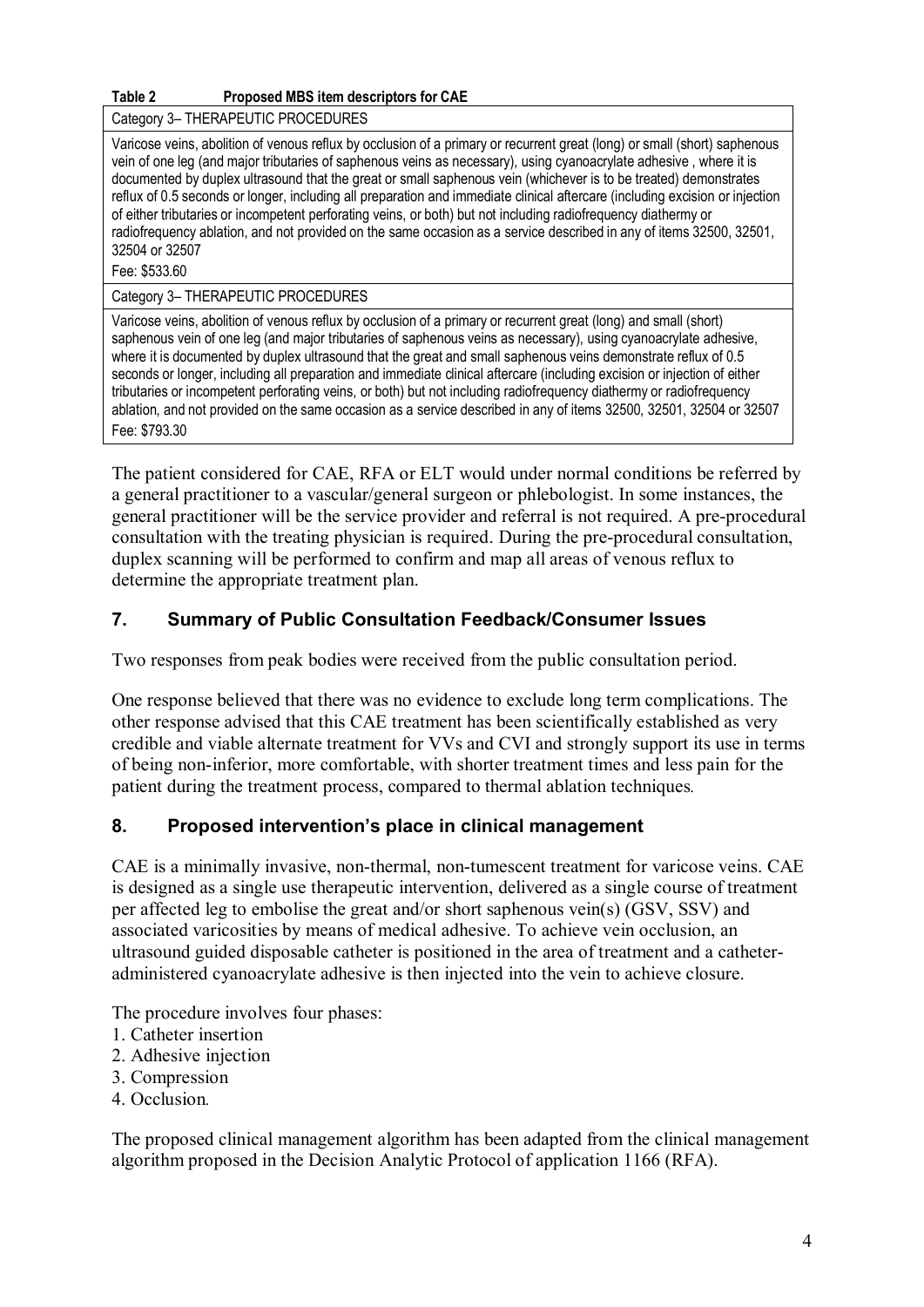

#### **Figure 1 Proposed management algorithm for varicose veins incorporating the proposed CAE service**

Source: Application 1166: Final Decision Analytic Protocol (DAP) to guide the assessment of radiofrequency ablation for the treatment of varicose veins due to chronic venous insufficiency.

Abbreviations: CAE, cyanoacrylate embolisation; ELT, endovenous laser therapy; GSV, great saphenous vein; RFA, radiofrequency ablation; SSV, small saphenous vein; US, ultrasound.

NB: Indication for treatment includes exhaustion of conservative treatment measures, significant symptom, and the presence of venous reflux.

NB. Dashed lines represent procedures not currently reimbursed by the Medicare Benefits Schedule.

# ELT and RFA require compression therapy for at least one week after the procedure.

\* CAE does not require compression therapy post-procedure.

#### **9. Comparator**

The nominated comparators to CAE for the proposed patient population are RFA and ELT.

The main difference in the delivery of CAE and the comparators (ELT and RFA) is the means through which occlusion of the vein is achieved: through medical adhesive (CAE), radiofrequency (RFA) or laser (ELT). Only local anaesthesia is needed for CAE, unlike ELT and RFA where tumescent anaesthesia is used. Capital equipment is necessary for ELT and RFA, whereas disposable consumables (the adhesive, dispenser gun, catheter, introducer, dilator, syringe etc.) are used to perform CAE.

#### **10. Comparative safety**

The key adverse events (AEs) reported in the SBA were ecchymosis at day 3 and pain. The results of these key comparative safety outcomes have been synthesised across studies and are presented in Table 3 and Table 4.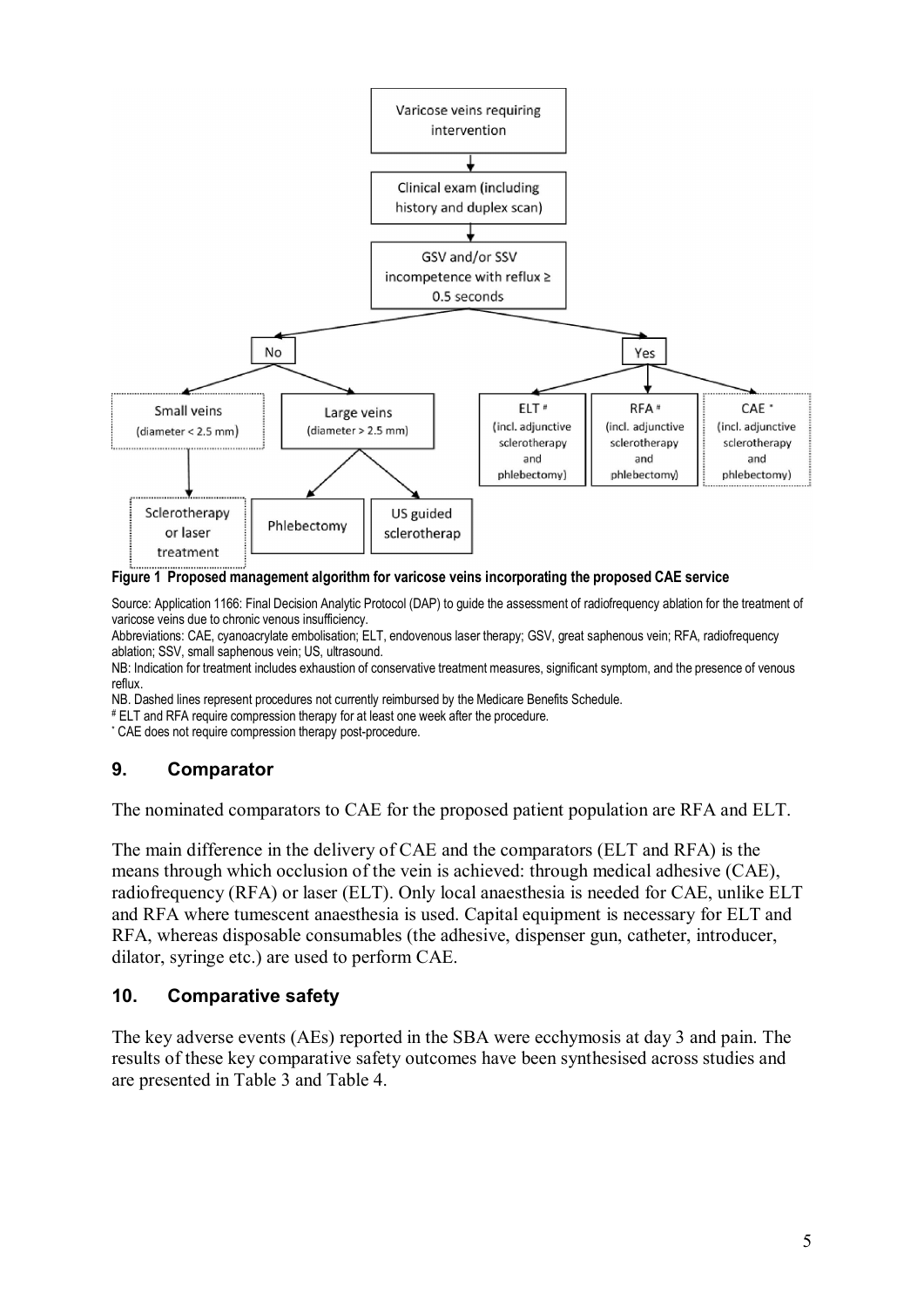#### **Ecchymosis at day 3**

| <b>Study ID</b>             | <b>Risk of</b><br>bias | <b>CAE</b><br>n with<br>event / N<br>(%) | <b>RFA</b><br>n with<br>event / N<br>(%) | <b>ELT</b><br>n with<br>event / N<br>(%) | Absolute<br>difference<br><b>RD (95%CI)</b> | <b>Relative</b><br>difference<br><b>RR (95%CI)</b> |
|-----------------------------|------------------------|------------------------------------------|------------------------------------------|------------------------------------------|---------------------------------------------|----------------------------------------------------|
| <b>VeCLOSE</b><br>(2015)    | Serious                | 35/108<br>(32.4)                         | 59/114<br>(51.8)                         | NA                                       | $0.19$ [0.07,<br>0.321                      | $1.40$ [1.11,<br>1.761                             |
| Zierau (2016)               | Potentially<br>serious | ΝR                                       | ΝR                                       | ΝA                                       | ΝR                                          | <b>NR</b>                                          |
| Bozkurt &<br>Yilmaz (2016)* | Not<br>serious         | 22 / 154<br>(14.3)                       | NΑ                                       | 73/156<br>(46.8)                         | $0.33$ [0.23,<br>0.421                      | $1.61$ [1.37,<br>1.891                             |

|  | Table 3 Results of ecchymosis (at day 3) across the studies |  |  |  |
|--|-------------------------------------------------------------|--|--|--|
|--|-------------------------------------------------------------|--|--|--|

*CAE = cyanoacrylate adhesive embolisation; CI = confidence interval; ELT = endovenous laser therapy; NA = not available; NR = not reported; RD = risk difference; RFA = radiofrequency ablation; RR = relative risk \* CAE procedure used in this study is not registered in Australia.* 

Table compiled during critique.

#### **Pain**

|  | Table 4 Results of pain ratings across the studies |
|--|----------------------------------------------------|
|--|----------------------------------------------------|

| <b>Study ID</b>             | <b>Risk of</b><br>bias | <b>CAE</b>                             |            | Comparator                             |            | Р.           |
|-----------------------------|------------------------|----------------------------------------|------------|----------------------------------------|------------|--------------|
|                             |                        | Mean pain rating                       |            | Mean pain rating (range)               |            | value        |
| <b>CAE vs</b><br><b>RFA</b> |                        |                                        |            |                                        |            |              |
| VeCLOSE                     | Serious                | During venous access <sup>a</sup>      | 1.6        | During venous access <sup>a</sup>      | 2.0        | 0.13         |
| (2015)                      |                        | Intra-procedural pain <sup>a</sup>     | 2.2        | Intra-procedural pain <sup>a</sup>     | 2.4        | 0.11         |
|                             |                        | During day 2 <sup>a</sup>              | 0.9        | During day 2 <sup>a</sup>              | 0.9        | 0.36         |
| Zierau                      | Potentially            | Mean (range)                           |            | Mean (range)                           |            |              |
| (2016)                      | serious                | First day after procedure <sup>b</sup> | $1.7(1-3)$ | First day after procedure <sup>b</sup> | $4.1(3-8)$ | <b>NR</b>    |
|                             |                        | 7 days after procedure <sup>b</sup>    | $1.2$ (NR) | 7 days after procedure <sup>b</sup>    | $2.8$ (NR) | NR           |
| CAE* vs                     |                        |                                        |            |                                        |            |              |
| <b>ELT</b>                  |                        |                                        |            |                                        |            |              |
| Bozkurt &                   | Not                    | Mean (SD)                              |            | Mean (SD)                              |            | $\checkmark$ |
| Yilmaz<br>$(2016)^*$        | serious                | Procedural pain <sup>b</sup>           | 3.1(1.6)   | Procedural pain <sup>b</sup>           | 6.5(2.3)   | 0.001        |

CAE = cyanoacrylate adhesive embolisation; ELT = endovenous laser therapy; NR = not reported; RFA = radiofrequency ablation; SD = standard deviation

a Pain was rated on a numeric rating scale of 0 to 10 (0 = no pain; 10 = worst imaginable pain)

b Pain was rated on a numeric Visual Analogue Scale (VAS) of 0 to 10 (0 = no pain; 10 = worst imaginable pain)

*\* CAE procedure used in this study is not registered in Australia*.

Table compiled during critique.

Ecchymosis was more prevalent in the RFA and ELT groups compared to the CAE groups. There was no significant difference in pain between CAE and RFA; however procedural pain was lower in the CAE group compared to the ELT group in the study by Bozkurt & Yilmaz (2016). The most commonly observed adverse event in the VeCLOSE trial was phlebitis, which occurred somewhat more commonly after CAE than RFA (20% versus 14% respectively) although the difference did not reach statistical significance (p=0.21). For all other AEs, the type and rate of expected predefined AEs were similar between treatments. It was not reported whether the reported potential differences in adverse events were also clinically significant.

Twenty-one percent (53/256) of the patients treated by RFITT had neurological sensations lasting longer than 30 days post procedure in the Zierau study, compared to no patients in the CAE group. This was valued as a clinically important difference.

The critique noted that due to the limited comparative evidence available on AEs (with limited study populations), any potential difference in safety (especially rare AEs) between procedures is difficult to determine.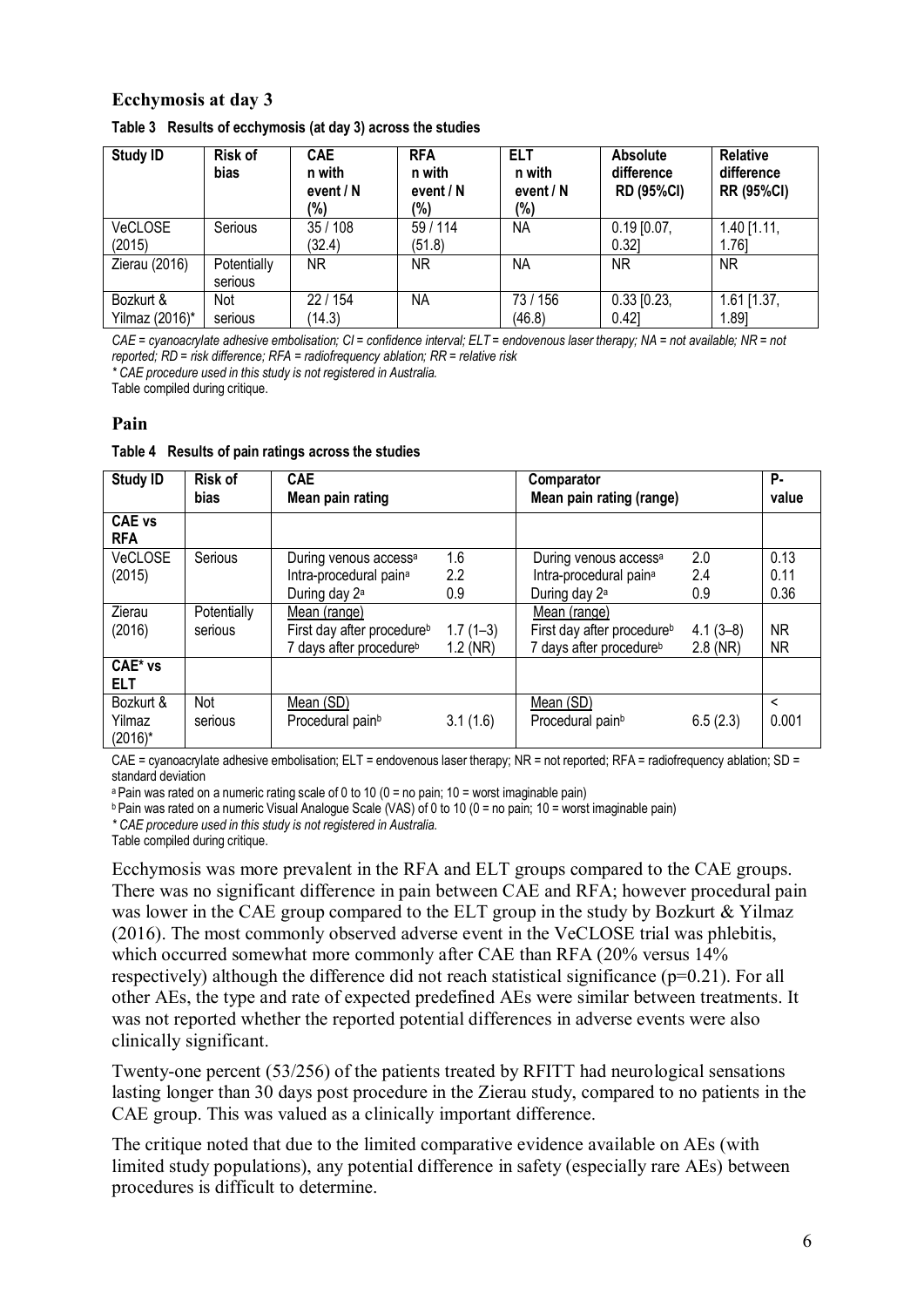## **11. Comparative effectiveness**

### **CAE versus RFA**

Based on the evidence presented, the SBA stated that it may be concluded that CAE is noninferior to RFA with respect to effectiveness. The results demonstrated that CAE is statistically non-inferior to RFA with respect to DUS confirmed complete closure at three months (99% versus 96% respectively), with statistical non-inferiority maintained over 24 months (94.3% versus 94% respectively). All pre-specified analyses upon which noninferiority was defined demonstrated non-inferiority with the lower bound of the CI consistently exceeding -10%. The comparative study of CAE versus RFA included patients with GSV reflux, however, the non-inferior result of CAE and RFA can be extended to include treatment of SSV given the consistency in high closure rates observed across the saphenous veins. The results for all secondary effectiveness endpoints over 24 months, VCSS, AVVQ, EQ-5D and CEAP classification, supported the conclusion of non-inferiority of CAE and RFA.

## **CAE versus ELT**

Based on the evidence presented, the SBA stated that it may be concluded that CAE is noninferior to ELT with respect to effectiveness. The results demonstrated that CAE is at least non-inferior to ELT with respect to ultrasound (US) confirmed complete closure. At six months, a statistically significantly higher proportion of CAE patients had complete closure (96.6%) compared with ELT patients (91.7%) (RD: 6%, 95% CI: 0%, 11%; p=0.04). Twelve months post-procedure, the difference in treatment effect was numerically in favour of CAE, although the difference was not statistically significant (RD: 4%, 95% CI: -2%, 9%; p=0.20). The lower confidence intervals consistently exceeded -10%, demonstrating non-inferiority of CAE and ELT across all time points. The results from secondary, quality of life outcomes support a conclusion of non-inferiority of CAE and ELT. The quality of life of patients in both treatment groups improved statistically significantly over 12 months relative to baseline.

#### **CAE versus RFITT**

Based on the evidence presented, the SBA stated that it may be concluded that CAE is noninferior to RFITT with respect to effectiveness for the treatment of patients with reflux of the GSV and SSV. Both treatment groups achieved similarly high closure rates over time, with 97.9% and 96.1% of CAE and RFITT veins considered closed at 6 months. Applying the non-inferiority margin from the VeCLOSE study (lower confidence bound exceeding -10%), it may be concluded that CAE is non-inferior to RFITT with respect to closure rate. The overall closure rate in the CAE and RFITT groups over the 46 months' experience was 97.45% (1110/1139) and 95.3% (244/256, numerator calculated). As per personal communication with the author, the average follow-up of the cohorts included in the closure rates at 46 months was 12–24 months, suggesting durability of effectiveness with CAE and RFITT.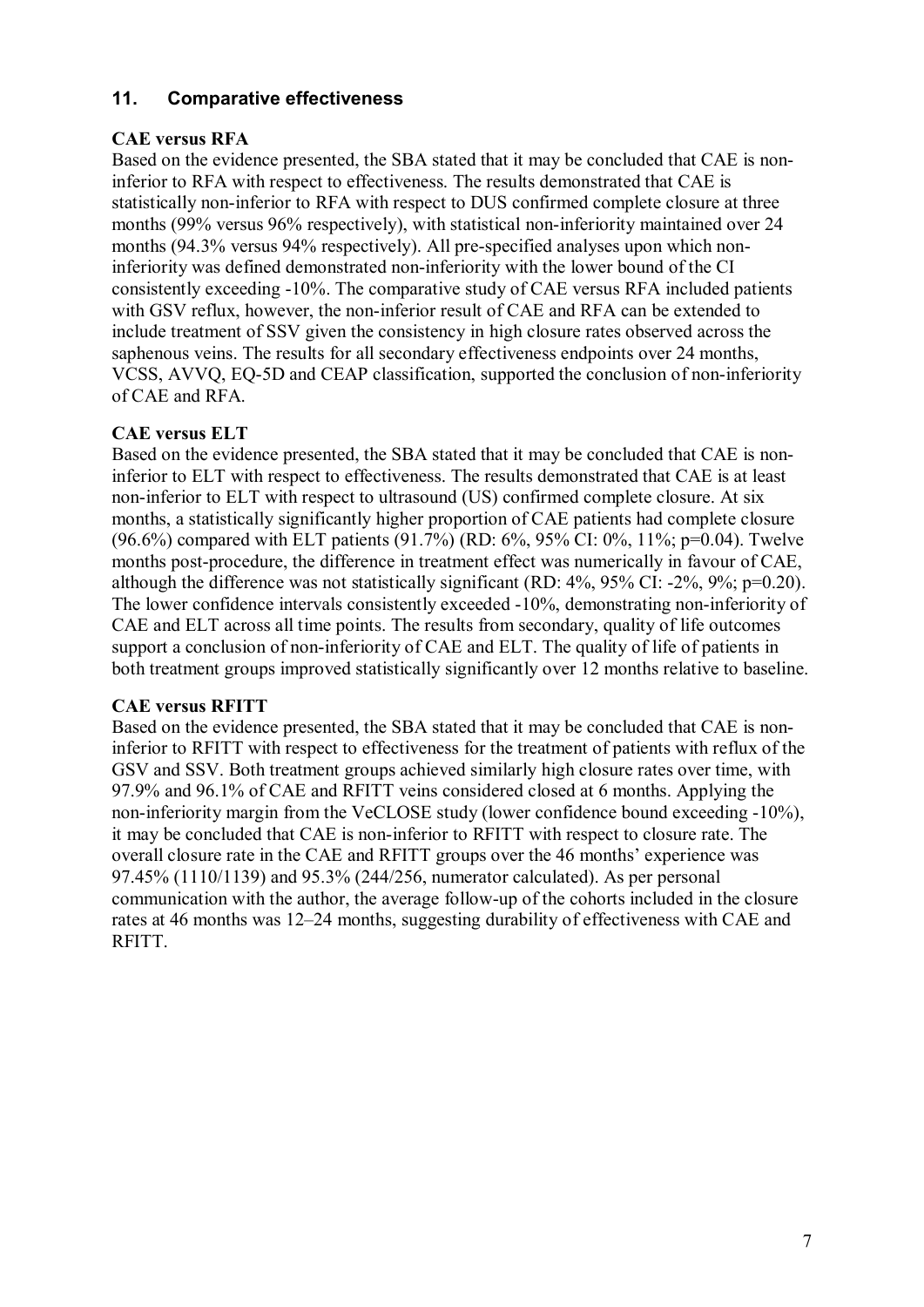**Table 5 Balance of clinical benefits and harms of CAE, relative to RFA and ELT, and as measured by the critical patient-relevant outcomes in the key studies** 

| <b>Outcomes</b><br>(units)<br>Follow-up                   | <b>Participants</b><br>(studies) | <b>Quality of</b><br>evidence<br>(GRADE) <sup>a</sup> | <b>Relative</b><br>risk<br>(95%CI)       | <b>Risk</b><br>difference<br>(95% CI) | <b>Risk with</b><br>control<br>$n/N$ (%) | <b>Comments</b>                                                                      |
|-----------------------------------------------------------|----------------------------------|-------------------------------------------------------|------------------------------------------|---------------------------------------|------------------------------------------|--------------------------------------------------------------------------------------|
| <b>CAE vs RFA: RCT</b>                                    |                                  |                                                       |                                          |                                       |                                          |                                                                                      |
| Complete closure,<br>3 month (LOCF)                       | $n = 222$<br>$k = 1$             | $\oplus \oplus \oplus$<br><b>HIGH</b>                 | 1.04 (0.99,<br>1.08                      | $0.03$ (-0.01,<br>0.08)               | 109/114 (96)                             | Statistically significant<br>non-inferiority<br>demonstrated                         |
| Complete closure,<br>24 month                             | $N = 171$<br>$K = 1$             | $\oplus \oplus \oplus$<br><b>HIGH</b>                 | 1.00 (0.93,<br>1.08                      | $0.0 (-0.07,$<br>0.07)                | 79/84 (94)                               | Statistically significant<br>non-inferiority<br>demonstrated                         |
| CEAP 0/1 at 3<br>months                                   | $n = 222$<br>$k = 1$             | $\oplus \oplus \oplus \odot$<br><b>MODERATE</b>       | 0.78(0.52,<br>1.17)                      | $-0.07$ $(-0.19,$<br>0.05)            | 38/114 (33)                              | Result numerically in<br>favour of RFA                                               |
| Investigator-rated<br>ecchymosis<br>absent at day 3       | $n = 222$<br>$k = 1$             | $\oplus \oplus \oplus \odot$<br><b>MODERATE</b>       | 1.40 (1.11,<br>1.76)                     | 0.19(0.07,<br>0.32)                   | 55 (48.2)                                | Result statistically<br>significantly in favour of<br>CAE                            |
| Proportion of<br>patients with<br>procedure related<br>AE | $n = 222$<br>$k = 1$             | $\oplus \oplus \oplus \odot$<br><b>MODERATE</b>       | 0.92(0.59,<br>1.43)                      | $-0.02$ $(-0.14,$<br>0.09)            | 31/114 (27)                              | Result numerically in<br>favour of CAE                                               |
| <b>CAE vs ELT: non-randomised</b>                         |                                  |                                                       |                                          |                                       |                                          |                                                                                      |
| Complete closure<br>at 6 months $(\%)$ -<br><b>OC</b>     | $n = 290$<br>$k = 1$             | $\oplus \oplus \oplus \odot$<br><b>MODERATE</b>       | 1.06 (1.00,<br>1.12)                     | 0.06(0.00,<br>0.11)                   | 133/145<br>(91.7)                        | Result support<br>conclusion of non-<br>inferiority                                  |
| Complete closure<br>at 12 months $(\%)$<br>$-OC$          | $n = 283$<br>$k = 1$             | $\oplus \oplus \oplus \odot$<br><b>MODERATE</b>       | 1.04 (0.98,<br>1.10                      | $0.04 (-0.02,$<br>0.09)               | 130/141<br>(92.2)                        | Result support<br>conclusion of non-<br>inferiority                                  |
| Ecchymosis<br>absent at day 3                             | $n = 310$<br>$k = 1$             | LOWa<br>$\oplus$ $\oplus$ $\odot$                     | 1.61 (1.37,<br>1.89)                     | 0.33(0.23,<br>0.42)                   | 83 (53.2)                                | Result statistically<br>significantly in favour of<br>CAE                            |
| Procedural pain                                           | $n = 310$<br>$k = 1$             | LOWa<br>$\oplus$ $\oplus$ $\odot$                     | MD (95% CI):<br>$-3.40$ $(-3.84, -2.96)$ |                                       | Mean (SD):<br>6.5(2.3)                   | Result statistically<br>significantly in favour of<br>CAE; (VAS 0-10)                |
| Paraesthesia                                              | $n = 310$<br>$k = 1$             | LOWa<br>$\oplus$ $\oplus$ $\odot$                     | 0.07(0.00,<br>1.17)                      | $-0.04$ $(-0.08, -$<br>0.01)          | 7(4.5)                                   | Result statistically<br>significantly in favour of<br>$CAE. (CAE = 0\%)$ .           |
| <b>CAE vs RFITT: non-randomised</b>                       |                                  |                                                       |                                          |                                       |                                          |                                                                                      |
| Complete closure<br>at 3 months $(\%)$ –<br><b>OC</b>     | $n=480$ (veins)<br>$k = 1$       | LOW<br>$\oplus$ $\oplus$                              | 1.01 [0.98,<br>1.05                      | $1$ [-2, 5]                           | 162/168<br>(96.6)                        | Result supports<br>conclusion of non-<br>inferiority                                 |
| Complete closure<br>at 6 months $(\%)$ –<br>OC            | n=411 (veins)<br>$k = 1$         | LOW<br>$\oplus$ $\oplus$                              | 1.01 [0.98,<br>$1.06$ ]                  | $1[-2, 5]$                            | 123/128<br>(96.1)                        | Result supports<br>conclusion of non-<br>inferiority                                 |
| Paraesthesia and<br>hypaesthesia (><br>30 day duration)   | $n = 590$ (veins)<br>$k = 1$     | VERY LOW <sup>a</sup><br>$\oplus$ OO                  | 0.01 [0.00,<br>$0.17$ ]                  | $-0.11$ $[-0.15, -]$<br>0.07          | 22/202 (11)                              | Statistically and likely<br>clinically significant<br>difference in favour of<br>CAE |

a GRADE Working Group grades of evidence (Guyatt et al., 2013)

⊕⊕⊕⊕ High quality: We are very confident that the true effect lies close to that of the estimate of effect.

aMarked as LOW due to open-label assessment of subjective outcome.

<sup>⊕⊕⊕⊙</sup> Moderate quality: We are moderately confident in the effect estimate: The true effect is likely to be close to the estimate of the effect, but there is a possibility that it is substantially different.

<sup>⊕⊕⊙⊙</sup> Low quality: Our confidence in the effect estimate is limited: The true effect may be substantially different from the estimate of the effect.

<sup>⊕⊙⊙⊙</sup> Very low quality: We have very little confidence in the effect estimate: The true effect is likely to be substantially different from the estimate of effect.

SD=standard deviation; RD=risk difference; RR=relative risk; CAE, cyanoacrylate embolisation; CI, confidence interval; ELT, endovenous laser therapy; MD, mean difference; OC, observed case.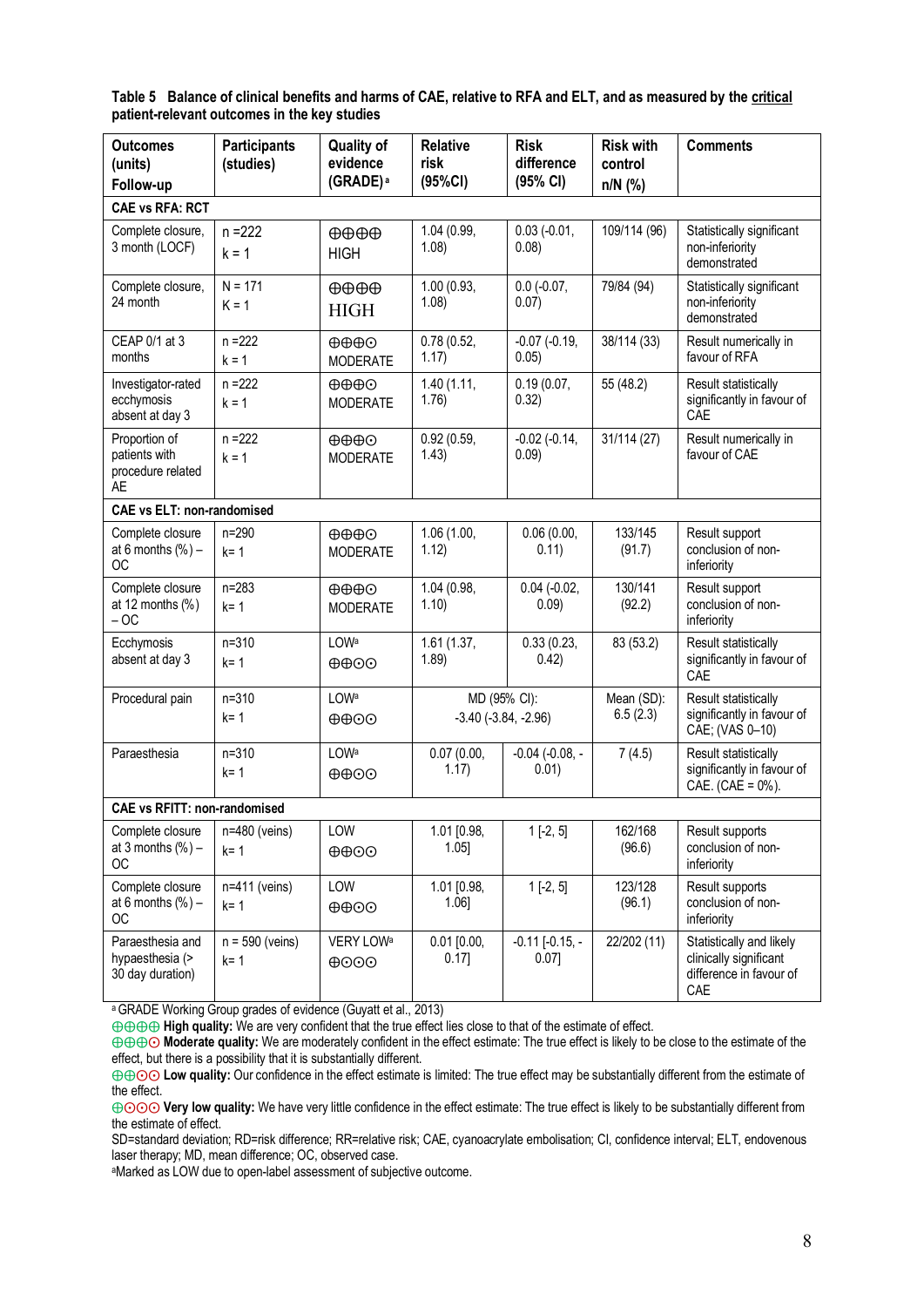On the basis of the benefits and harms reported in the evidence base (summarised above), the SBA suggested that, relative to RFA and ELT, CAE has non-inferior safety and non-inferior effectiveness.

The critique noted that primary effectiveness outcome listed was the abolition of reflux/complete closure which is a surrogate outcome. Ideally, clinical outcomes (e.g. reduction of symptoms, quality of life) should have been the primary effectiveness outcomes. Non-inferiority was determined if the proportion of subjects with complete closure with CAE was statistically non-inferior to that with RFA, with a 10% non-inferiority margin. Whether 10% was the smallest clinically meaningful difference between treatments was not supported.

The critique noted that it is possible that failure rates may have been significantly underestimated. There were inconsistencies in reported failure rates and in the size of the study population reported over different time points in the key trial (VeCLOSE) which raises questions on the accuracy of the data presented and makes interpretation difficult, and in the study by Bozkurt & Yilmaz, patients with treatment failure appeared more likely to drop out of the study, reducing the calculated failure rate.

The critique noted that a decrease in disease severity and a slight improvement in QoL was observed after treatment. However, whether the slight observed difference in EQ-5D score was also clinically significant was not supported.

## **Clinical Claim**

The SBA stated that, based on direct randomised controlled trial (RCT) evidence, CAE is non-inferior to RFA with respect to effectiveness and safety in patients with GSV and/or SSV reflux. At their August 2012 meeting, MSAC recommended listing of RFA on the MBS for the treatment of GSV and SSV incompetence, based on non-inferior effectiveness and safety versus ELT (Public Summary Document [PSD] for RFA application 1166). It follows that CAE is non-inferior to ELT with respect to effectiveness in the treatment of both GSVs and SSVs.

## **12. Economic evaluation**

The SBA presented a cost minimisation analysis based on a claim of non-inferior effectiveness and non-inferior safety of CAE compared to RFA and ELT. A summary of the cost-minimisation evaluation is presented in Table 6. It was assumed all interventions were performed out of hospital by a non-GP. This assumption dictates the number of GP visits, specialist consults and duplex scanning services associated with the completion of CAE, ELT and RFA procedures.

| Perspective                      | Australian healthcare                                |
|----------------------------------|------------------------------------------------------|
| Intervention                     | Cyanoacrylate embolisation                           |
| Comparator                       | Radiofrequency ablation and Endovenous laser therapy |
| Type of economic evaluation      | Cost-minimisation                                    |
| Outcomes                         | Cost per procedure                                   |
| Methods used to generate results | Cost comparison                                      |
| Software packages used           | Microsoft Excel                                      |

**Table 6 Summary of the economic evaluation presented in the SBA** 

The overall costs per procedure as calculated for the intervention and comparator, and using the base case assumptions, are shown in Table 7. CAE costs were calculated at \$1,929 for GSV or SSV procedures, and \$2,189 for GSV and SSV procedures. Comparative RFA costs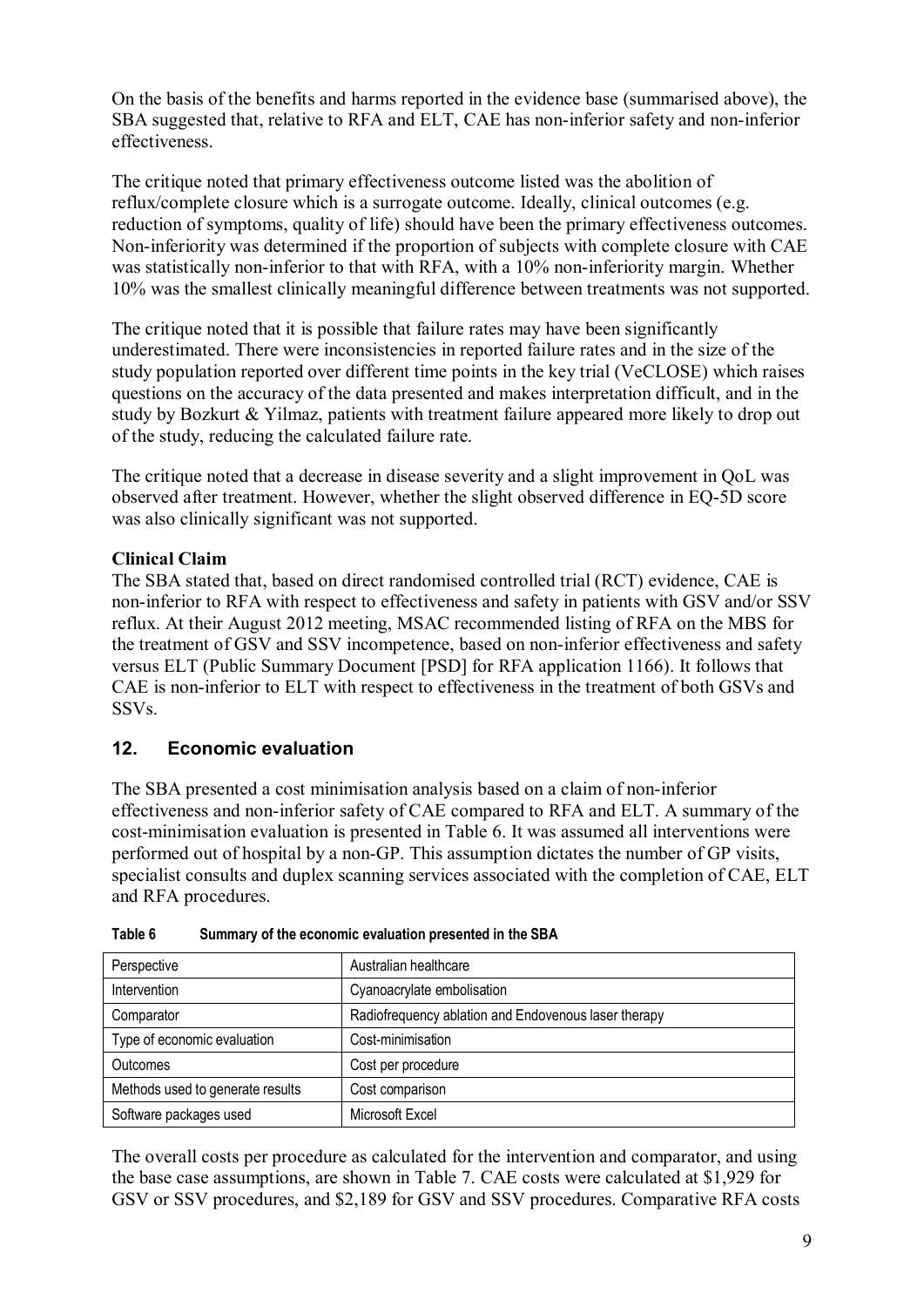were \$1,908 (GSV or SSV procedures) and \$2,168 (GSV and SSV procedures), and ELT costs were \$1,984 (GSV or SSV procedures) and \$2,244 (GSV and SSV procedures).

|                                 | <b>CAE</b> | <b>RFA</b><br>(diff vs CAE) | <b>ELT</b><br>(diff vs CAE) |
|---------------------------------|------------|-----------------------------|-----------------------------|
| GSV or SSV item no.             |            |                             |                             |
| MBS resource use <sup>a</sup>   | \$1,074.90 | \$1,074.90(\$0)             | \$1,074.90(\$0)             |
| Other resource use <sup>b</sup> | \$854.57   | \$832.92 (-\$21.65)         | \$909.25 (\$54.68)          |
| Total                           | \$1,929.47 | $$1,907.82$ (-\$21.65)      | \$1,984.15 (\$54.68)        |
| GSV and SSV item no.            |            |                             |                             |
| MBS resource use <sup>a</sup>   | \$1,334.60 | \$1,334.60(\$0)             | \$1,334.60 (\$0)            |
| Other resource use <sup>b</sup> | \$854.57   | \$832.92 (-\$21.65)         | \$909.25 (\$54.68)          |
| Total                           | \$2,189.17 | $$2,167.52$ (-\$21.65)      | \$2,243.85 (\$54.68)        |

a MBS resource use includes: GP referral/s, specialist consult/s, duplex scanning/s and CAE/ELT/RFA procedure/s

b Other resource use includes: consumables, equipment costs, compression stockings and tumescent anaesthesia

#### **13. Financial/budgetary impacts**

The SBA used a market share approach to estimate the financial implications of listing CAE on the MBS. The estimated service usage increases from 1,185 in year 1 post listing, to 5,363 in year 5 post listing.

The financial implications to the MBS resulting from the proposed listing of CAE estimated by the SBA are summarised in Table 8.

|                                               | 2017-18     | 2018-19     | 2019-20                  | 2020-21     | $2021 - 22$ |
|-----------------------------------------------|-------------|-------------|--------------------------|-------------|-------------|
| <b>CAE</b>                                    |             |             | $\blacksquare$           |             |             |
| Number of services                            | 1,185       | 2,435       | 3,430                    | 4,424       | 5,363       |
| Sub-total cost                                | \$1,128,548 | \$2,340,948 | \$3,315,600              | \$4,299,176 | \$5,238,122 |
| ELT and RFA <sup>1</sup>                      |             |             | $\overline{\phantom{a}}$ |             |             |
| Reduction in number of<br>services due to CAE | 1,185       | 2,435       | 3,430                    | 4,424       | 5,363       |
| Subtotal cost reductions                      | \$1,128,548 | \$2,340,948 | \$3,315,600              | \$4,299,176 | \$5,238,122 |
| <b>Net services</b>                           | 0           | 0           | 0                        | 0           | 0           |
| <b>Net cost to MBS</b>                        | \$0         | \$0         | \$0                      | \$0         | \$0         |

**Table 8 Total costs to the MBS associated with CAE (GSV/SSV and GSV and SSV)** 

CAE = cyanoacrylate emobolisation; ELT = endovenous laser therapy; GSV = great saphenous vein; MBS = Medicare Benefit Schedule; RFA = radiofrequency ablation; SSV = short saphenous vein

1 MBS items for ELT are 32520 and 32522, and for RFA are 32523 and 32526.

The critique considered that the final estimate of the number of CAE services/year provided in the SBA was uncertain and depends on the uptake of CAE in the clinical practice. Assuming the CAE listing does not impact market growth, the uptake rate of CAE will not have major financial implications for the MBS as CAE will simply substitute for RFA/ELT and the fees are the same. However, if the CAE listing does cause market growth, this will result in additional costs to MBS.

In the pre-MSAC response, the applicant updated the budget impact analysis in addition to changing the base case assumption to 5% market growth. The net financial impact to the MBS of the new base case increases from \$651,547 in year 1 to \$953,457 in year 5.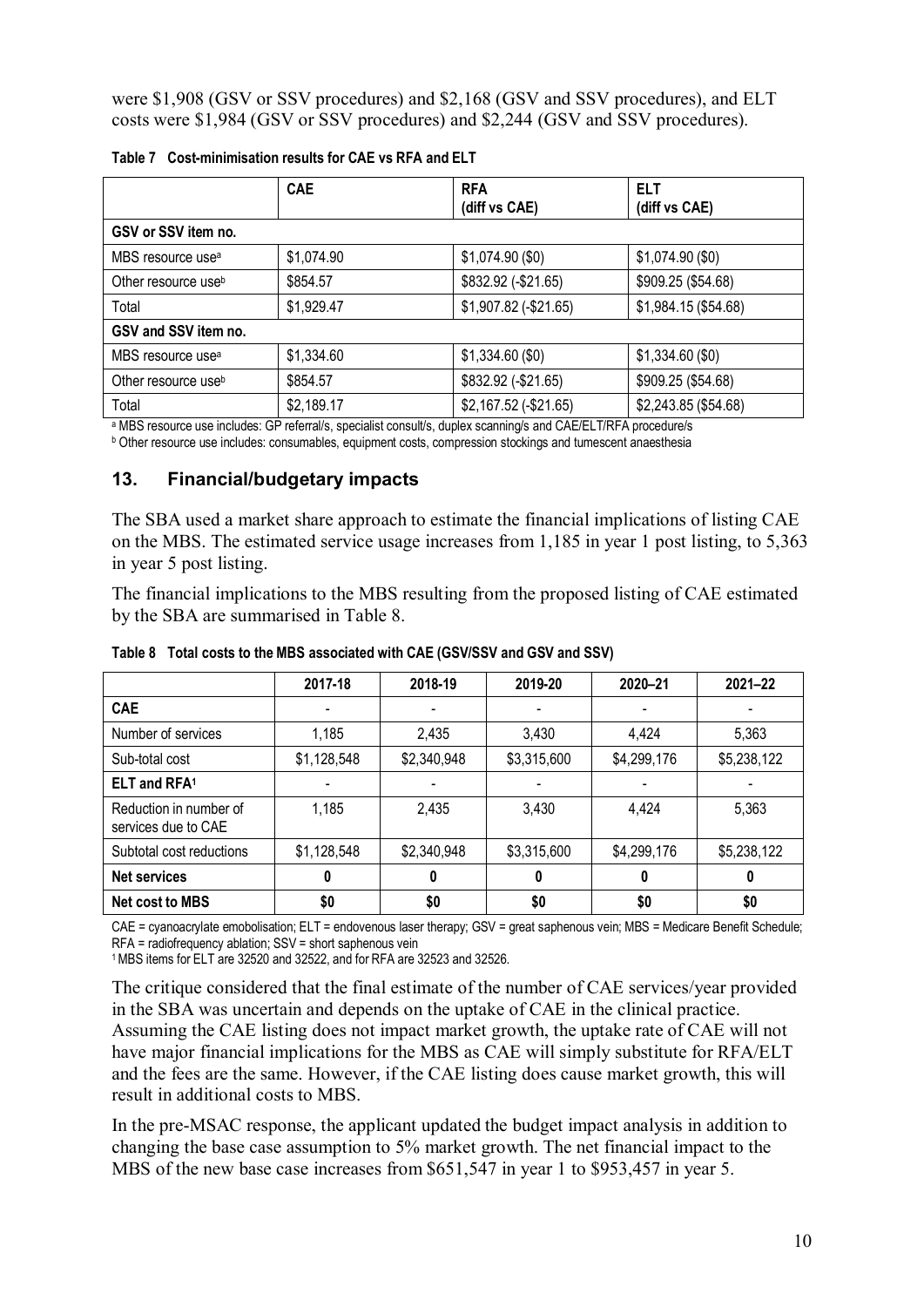# **14. Key issues from ESC for MSAC**

ESC noted that the application requesting MBS listing for cyanoacrylate embolisation (CAE) for the treatment of varicose veins due to chronic venous insufficiency (CVI) was assessed as suitable to progress via the expedited PASC pathway.

The initial application document included treatment of the great saphenous vein (GSV), whereas the proposed population now also includes treatment of the small saphenous vein (SSV). ESC noted that in the pre-ESC response the applicant confirmed their intention to lodge an application with the TGA in September 2017 seeking to expand the indication for their CAE device (VenaSeal) to explicitly include the treatment of SSV. They also noted that an additional ARTG entry has been approved for another CAE device for treatment of both GSV and SSV.

ESC agreed that the comparators, radiofrequency ablation (RFA) and endovenous laser therapy (ELT) are appropriate and that the requested MBS listing for treatment of GSV and SSV is consistent with MBS item descriptors for these comparators. ESC noted the additional comparator, radiofrequency induced thermal therapy (RFITT).

ESC noted that the evidence for CAE is based on one randomised controlled trial versus RFA, and non-randomised studies versus RFITT and ELT. There are 12 single arm studies providing supportive evidence. ESC noted that the majority of data comparing safety and effectiveness of CAE with ELT and RFA were for treatment of the GSV, not the SSV. ESC questioned whether the evidence for the GSV is applicable to the SSV.

ESC noted that CAE appears non-inferior in safety to RFA and ELT in treating the GSV but that no conclusions can be drawn regarding the safety of CAE for treating the SSV. They noted that the vast majority of patients were treated for GSV reflux and no sub-group analysis was performed.

ESC noted anatomical differences are known to increase the adverse event risk for RFA and ELT treatment of the SSV compared with the GSV. It is unknown whether CAE treatment of the SSV would have the same safety concerns. The committee noted that no conclusions can be drawn regarding the long-term safety of CAE as long term data on safety is limited and questions have been raised about the elimination of cyanoacrylate glue from saphenous veins.

ESC noted that the comparative efficacy evidence provided supports non-inferiority of CAE to RFA and ELT and that the technical outcome of complete closure is a surrogate for clinical outcomes such as reduction of symptoms and quality of life, though this was accepted by MSAC in the application for the comparator, RFA.

ESC also noted that failure rates for CAE may have been significantly underestimated in the key trial due to drop-outs, observing the inconsistencies in the size of the study population reported over different time points. They also noted that due to the poor evidence base no conclusions can be drawn regarding the effectiveness of CAE treatment of the SSV; however, the committee acknowledged the clinical need for treatment options for the SSV given the safety concerns with RFA treatment of the SSV.

ESC noted that:

- the cost minimisation approach to the economic evaluation is appropriate if noninferiority is accepted.
- if a cost-utility analysis were warranted, current data on EQ-5D show a (statistically insignificantly) greater improvement under RFA.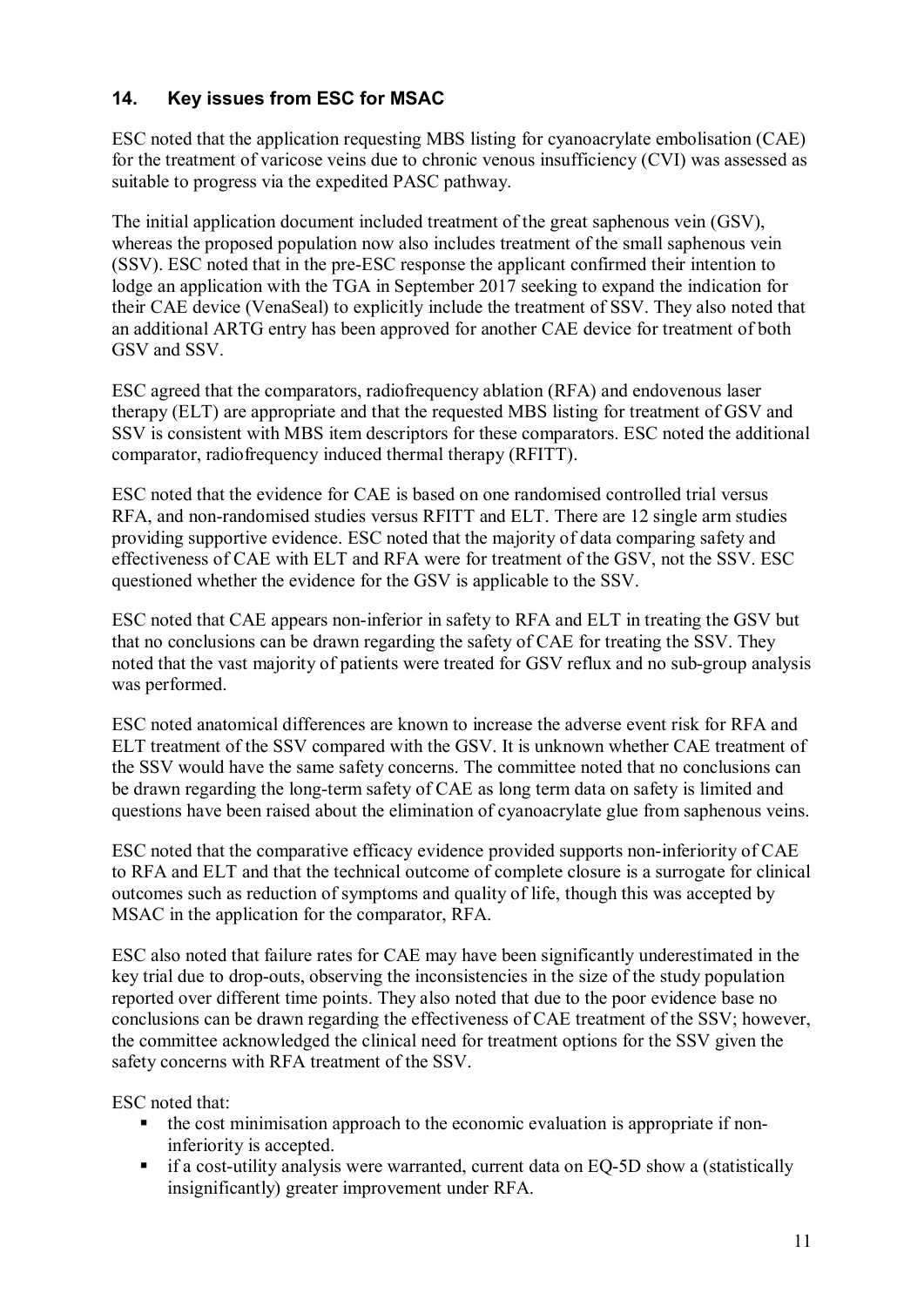ESC noted:

- the high capital costs associated with the comparators, but acknowledged that the sensitivity analyses provided in the pre-ESC commentary suggest these costs have a negligible effect on the total cost per procedure.
- that the proposed service is assumed to be carried out in an outpatient setting as compared with RFA which is largely carried out in the inpatient setting and ELT which is sometimes carried out in the inpatient setting.

ESC questioned whether the outpatient setting for CAE is realistic, particularly in the short term and that the patient setting is important in considering the cost to the MBS and out of pocket costs for the service that are borne by patients or private health insurers. This is due to the difference in rebates as well as possibilities for funding gaps, (75% in the inpatient setting and 85% in the outpatient setting).

ESC noted that there are differences between the treatments in the non-MBS consumable costs (estimated as ~\$**redacted** for the VenaSeal kit, compared with ~\$**redacted** for RFA). These costs may also vary depending on the setting and the procedure kits used.

ESC noted the assumption of zero growth in the market associated with MBS listing of CAE and considered that the estimate of 5% growth in the sensitivity analyses is likely to be a more appropriate assumption for the base case, given the argument made for a current unmet need.

The committee also noted the weighted approach to inpatient and outpatient services taken by the critique is more likely to reflect clinical practice. That the current Extended Medicare Safety Net caps for RFA and ELT would also apply to CAE and therefore no impact to the MBS budget is assumed.

ESC noted that the descriptor should be amended to remove SSV if unsupported by the evidence and the wording changes proposed in the critique should be applied.

ESC noted that the out of pocket expenses for CAE are uncertain and differ depending on the patient setting. ESC considered that the high out of pocket costs for both the existing services and the proposed service are important considerations for consumers.

| <b>ESC Key ISSUES</b>         | <b>ESC ADVICE</b>                                                                                                                                                                                                                                                                                                                             | <b>Pre-MSAC Applicant response</b>                                                                                                                                                                                                                                                                                                                                                                                            |
|-------------------------------|-----------------------------------------------------------------------------------------------------------------------------------------------------------------------------------------------------------------------------------------------------------------------------------------------------------------------------------------------|-------------------------------------------------------------------------------------------------------------------------------------------------------------------------------------------------------------------------------------------------------------------------------------------------------------------------------------------------------------------------------------------------------------------------------|
| <b>Evidence</b>               | Limited evidence regarding the applicability,<br>safety and effectiveness of CAE for SSV.                                                                                                                                                                                                                                                     | The representation of SSV (>15%) is<br>similar to that observed in clinical<br>practice. No evidence of differential<br>results between SSV and GSV exists.                                                                                                                                                                                                                                                                   |
| <b>Clinical Effectiveness</b> | Effectiveness outcomes used are technical and<br>do not necessarily represent clinical endpoints.<br>Clinical endpoints are available in the evidence<br>base (the Venous Clinical Severity Score<br>[VCSS], the Aberdeen Varicose Vein<br>Questionnaire [AVVQ] and the EQ-5D).<br>Evaluation based on these outcomes should be<br>presented. | The use of complete closure was<br>accepted by MSAC in the application for<br>RFA. ESC noted that the comparative<br>efficacy evidence provided supports<br>non-inferiority of CAE to RFA and ELT.<br>The assessment of clinical severity<br>(VCSS and CEAP) and quality of life<br>(AVVQ and EQ-5D) support the results<br>from the primary outcome, and<br>demonstrate non-inferiority of CAE<br>versus RFA and versus ELT. |
| <b>Descriptor</b>             | The proposed MBS item descriptor includes<br>treatment of both the GSV and the SSV, which<br>was different to the initial application and ARTG<br>listing (GSV treatment only).                                                                                                                                                               | The Applicant included SSV because of<br>advice received from key opinion<br>leaders and the Australian and New<br><b>Zealand Society of Phlebology</b>                                                                                                                                                                                                                                                                       |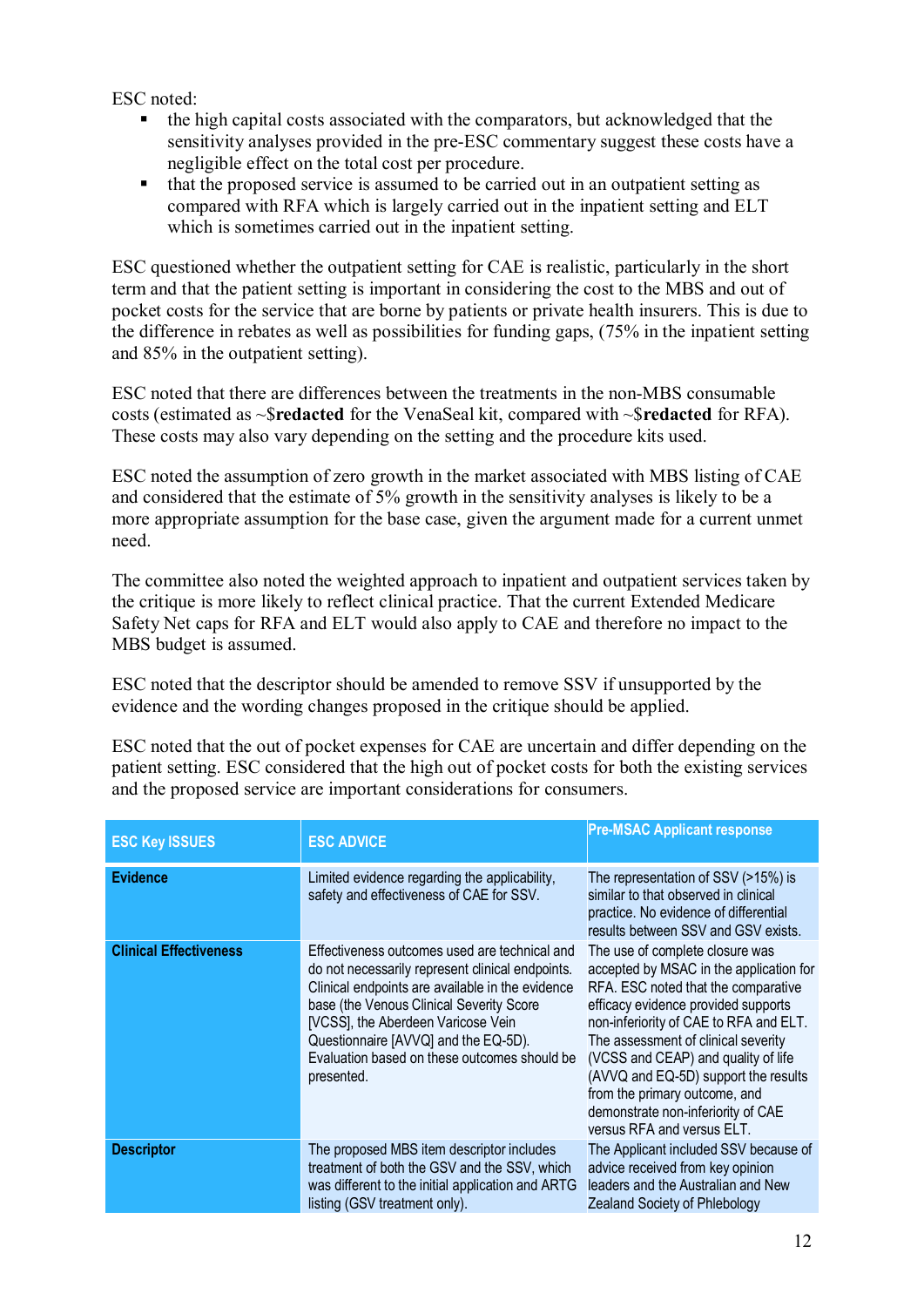|                                                              | The applicants plan an ARTG<br>$\bullet$<br>application in Sept 2017.<br>Descriptor should be amended to follow the<br>evidence (remove SSV if unsupported by<br>evidence) and wording changes proposed in<br>critique added<br>MSAC listing will not specify the brand name;<br>another CAE system includes both GSV & SSV                                                                                                              | expressing a high clinical need for an<br>effective, non-thermal treatment for SSV<br>to be reimbursed in Australia. The<br>Applicant believes sufficient evidence of<br>effectiveness and safety of CAE in SSV<br>exists, which was already accepted by<br>the US FDA, Canadian HTA and other<br>health technology assessors, and as<br>such disagrees with the removal of SSV<br>from the MBS item descriptor. |
|--------------------------------------------------------------|------------------------------------------------------------------------------------------------------------------------------------------------------------------------------------------------------------------------------------------------------------------------------------------------------------------------------------------------------------------------------------------------------------------------------------------|------------------------------------------------------------------------------------------------------------------------------------------------------------------------------------------------------------------------------------------------------------------------------------------------------------------------------------------------------------------------------------------------------------------|
| <b>Sensitivity Analyses</b>                                  | 5% + growth is more appropriate than 0%<br>growth - given that in the pre-ESC response the<br>applicants also advise that there may be some<br>unmet need                                                                                                                                                                                                                                                                                | The applicant acknowledges and agrees<br>with ESC advice regarding an<br>assumption of 5% market growth being<br>a more appropriate base case, given the<br>unmet clinical need.                                                                                                                                                                                                                                 |
| All interventions assumed to<br>be out of hospital by non-GP | Consider that RFA is mainly in hospital (with<br>75% rebate) compared to ELT and CAE in<br>outpatient setting with 85% rebate. Former is<br>not assumed in the model, therefore the OOP<br>cost is underestimated if replaced by CAE -<br>consider the weighted approach taken by the<br>Assessors - where co-payment will be slightly<br>higher<br>CAE Price in clinical practice not available,<br>important to know for OOP expenses. | The applicant has updated the budget<br>impact analyses using the weighted<br>approach to inpatient and outpatient<br>services presented in the Critique.                                                                                                                                                                                                                                                        |
| <b>Medicare safety net</b>                                   | Net caps of \$80.05 for GSV or SSV and \$79.35<br>for GSV and SSV.<br>No impact on MBS budget assumed.                                                                                                                                                                                                                                                                                                                                   | The applicant agrees with ESC that the<br>current Extended Medicare Safety Net<br>caps for RFA and ELT would also apply<br>to CAE and therefore no impact to the<br>MBS budget is assumed                                                                                                                                                                                                                        |
| <b>Cost minimisation</b>                                     | Cost minimisation approach is only appropriate<br>if the claim of non-inferior effectiveness and<br>non-inferior safety is upheld. If a CUA is<br>warranted, then current data on EQ5D shows<br>statistically insignificantly higher improvement<br>under RFA (compared to CAE)                                                                                                                                                          | The clinical data presented supported a<br>conclusion of non-inferiority of CAE<br>versus RFA and versus ELT, thus cost-<br>minimisation is appropriate.                                                                                                                                                                                                                                                         |
| <b>Capital costs</b>                                         | Larger capital costs in ELT and RFA - but CMA<br>is based on assumption of similar settings so<br>these are not included. Pre-ESC response<br>showed negligible effects of lower capital costs.                                                                                                                                                                                                                                          | The Applicant reiterates that the<br>sensitivity analyses presented in the pre-<br>ESC response showed negligible effects<br>of lower capital costs.                                                                                                                                                                                                                                                             |

## **15. Other significant factors**

Nil

# **16. Applicant's comments on MSAC's Public Summary Document**

The Applicant thanks MSAC for supporting MBS listing of cyanoacrylate embolisation for the treatment of varicose veins due to chronic venous insufficiency of the great and small saphenous veins, accepting that CAE is non-inferior in terms of safety, effectiveness, and cost-effectiveness. We note ESC accepted the SBA sensitivity analysis that capital costs were a negligible component of costs associated with each comparator procedure. The Sponsor disagrees with MSAC that a comparable MBS fee could lead to over-servicing as the targeted patient population is well defined, and contends that a reduced fee will lead to a disincentive to provide the service. On balance, the overall resources required to deliver the service are comparable taking into account differences in technique and the negligible capital costs per procedure associated with the comparators. We consider this application represents an effective example of efficiency gains made possible by use of the expedited PASC pathway. Targeted clinician feedback made available to the Applicant by the respondent at an